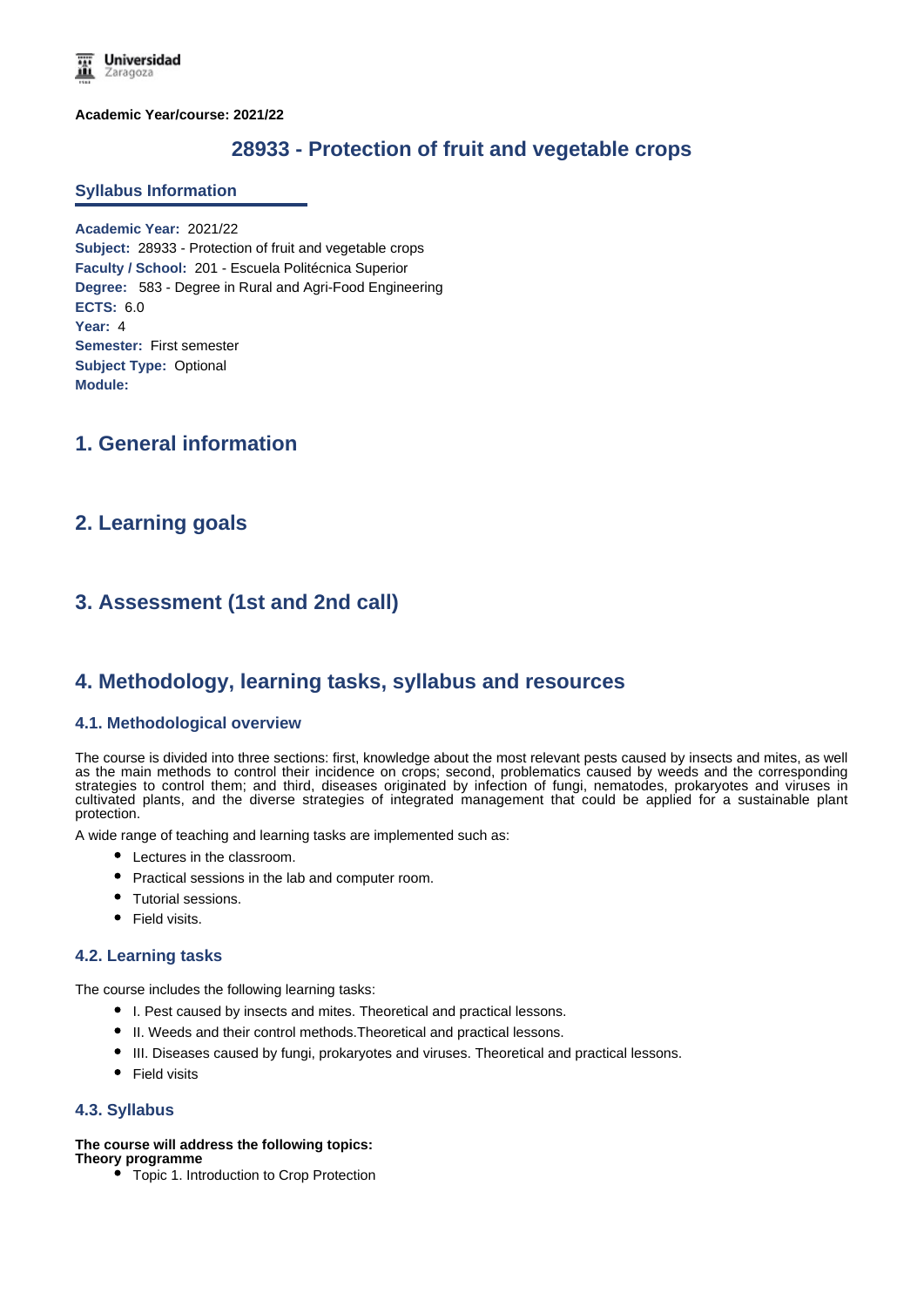- Topic 2. Insects
- Topic 3. Main endopterygote pests in extensive crops
- Topic 4. Main exopterygote pests in extensive crops
- Topic 5. Mites.
- Topic 6. Main mite pests in extensive crops.
- Topic 7. Protecting extensive crops from mite pests.
- Topic 8. Weeds and plant parasites.
- Topic 9. Integrated management of weeds
- Topic 10. Chemical control of weeds.
- Topic 11. Concepts of plant pathology.
- Topic 12. Pathogenic plant fungi.
- Topic 13. Mycosis in extensive crops.
- Topic 14. Diseases caused by bacteria.
- Topic 15. Diseases caused by Nematodes
- Topic 16. Pathogenic plant viruses and viroids.
- Topic 17. Protecting extensive crops against diseases.

## **Practical Programme**

- Practical 1. Identifying pest insects (I)
- Practical 2. Identifying pest insects (II).
- Practical 3. Identifying pest insects (II).
- Practical 4. Pest control handbook (problems).
- Practical 5. Identifying weeds (I)
- Practical 6. Identifying weeds (II)
- Practical 7. Verifying the causal agent: Koch?s postulates, pure cultures.
- Practical 8. Ectophytic and endophytic fungi. Trypan blue stain.
- Practical 9. Diagnosing fungal infections.
- **•** Practical 10. Fungicides. Active substances record.
- Practical 11. Diagnosing bacterial and viral infections in plants.

## **4.4. Course planning and calendar**

| <b>Week</b>    |                 |                          | <b>Autonomous work</b> | <b>Total hours</b> |
|----------------|-----------------|--------------------------|------------------------|--------------------|
|                | <b>Lectures</b> | <b>Practice sessions</b> |                        |                    |
| 1              | Topic 1         | $\overline{\phantom{a}}$ | ٠                      | $\overline{c}$     |
| $\mathbf{2}$   | Topic 2         | ٠                        | Study (2 h)            | 4                  |
| 3              | Topic 3         | Practice 1               | Study (4 h)            | 8                  |
| 4              | Topic 4         | Practice 2               | Study (4 h)            | 8                  |
| 5              | Topic 5         | Practice 3               | Study (4 h)            | 8                  |
| 6              | Topic 6         | Practice 4               | Study (4 h)            | 8                  |
| $\overline{7}$ | Topic 7         |                          | Study (6h)             | 8                  |
| 8              | Topic 8         | Practice 5               | Study (4 h)            | 8                  |
| 9              | Topic 9         | Practice 6               | Study (4 h)            | 8                  |
| 10             | Topic 10        | Field visit (4h)         | Study (2h)             | 8                  |
| 11             |                 |                          | Study (8 h)            | 8                  |
| 12             |                 | $\overline{\phantom{a}}$ | Study (8 h)            | 8                  |
| 13             | Topic 11        |                          |                        |                    |